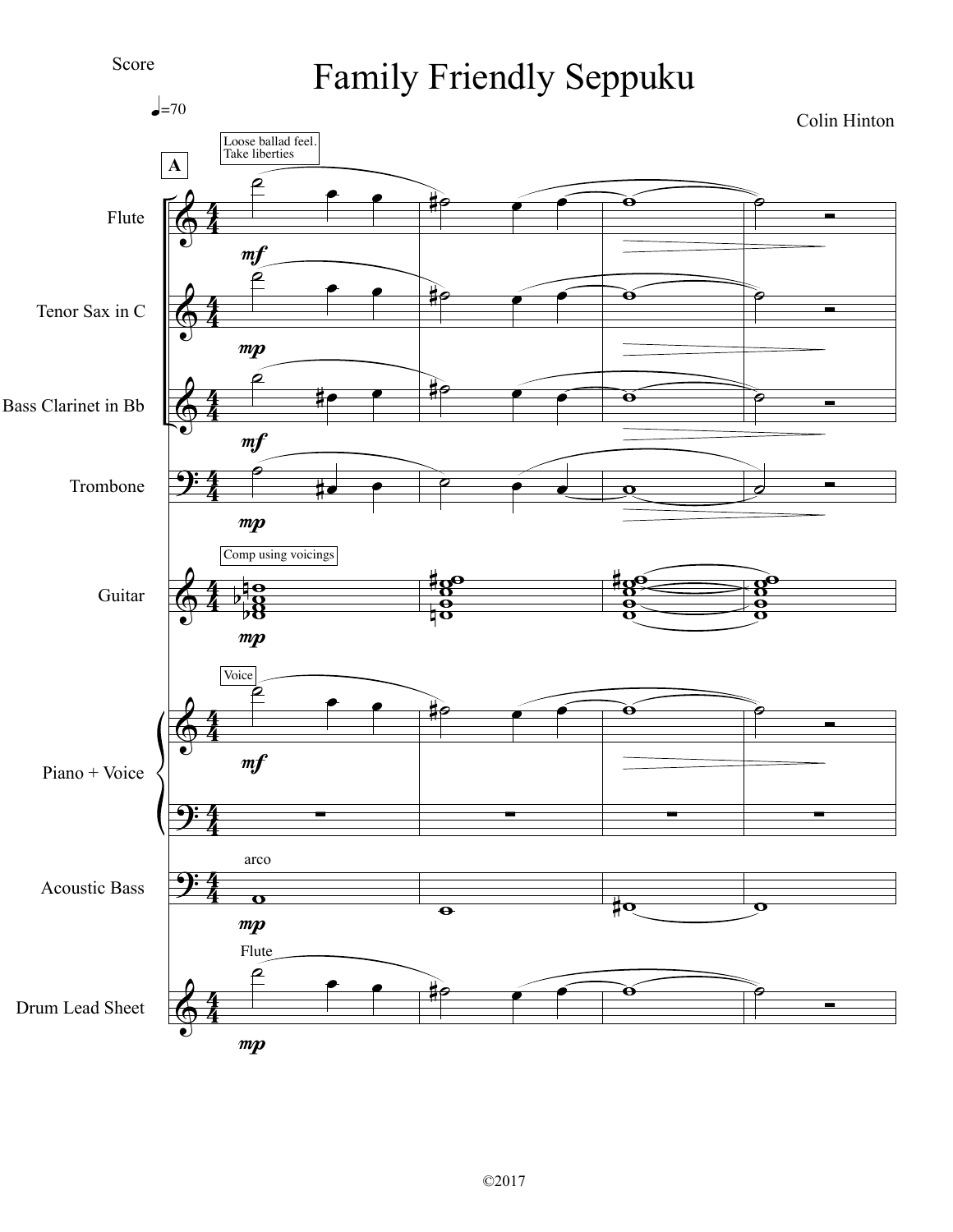

 $\overline{2}$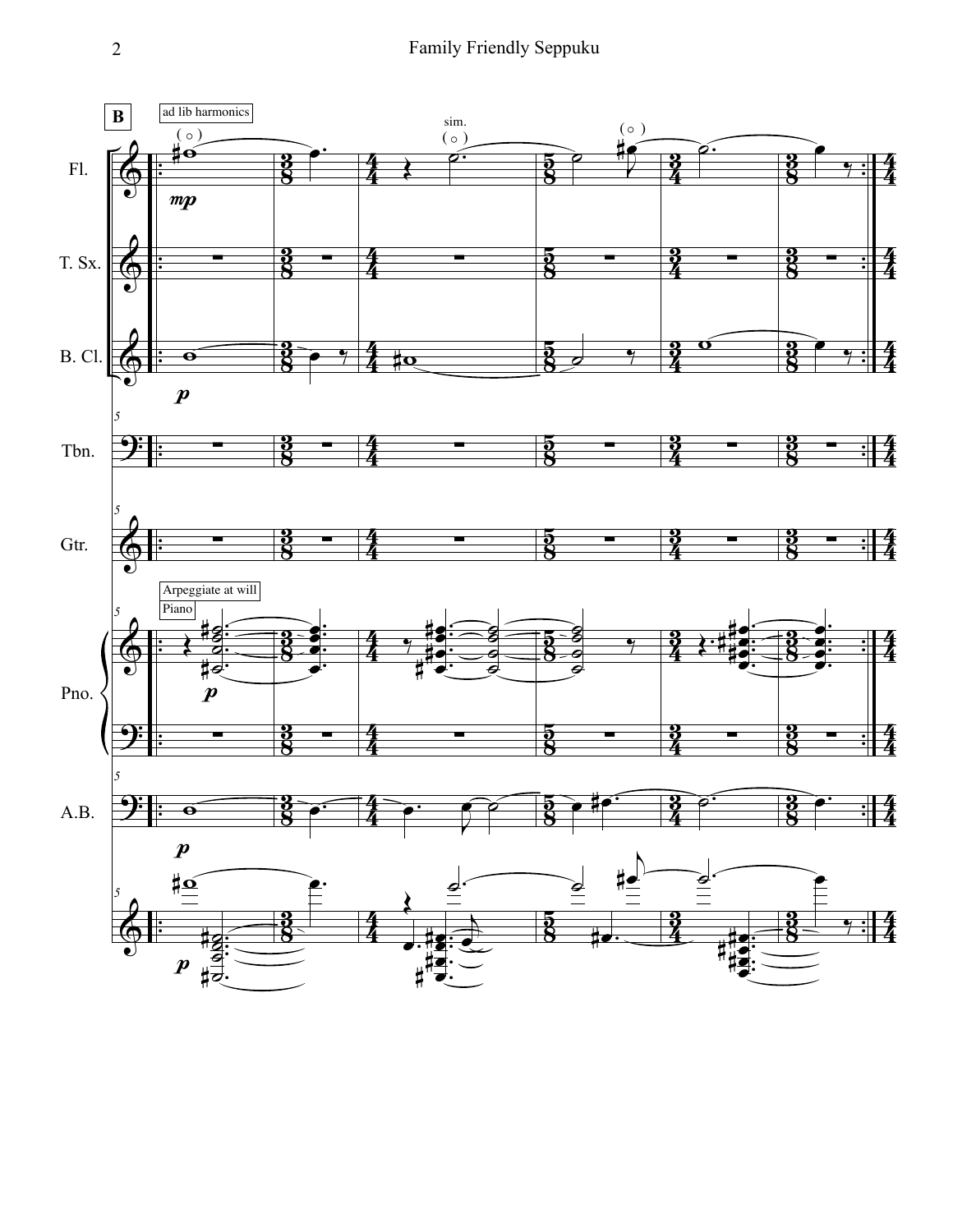Family Friendly Seppuku

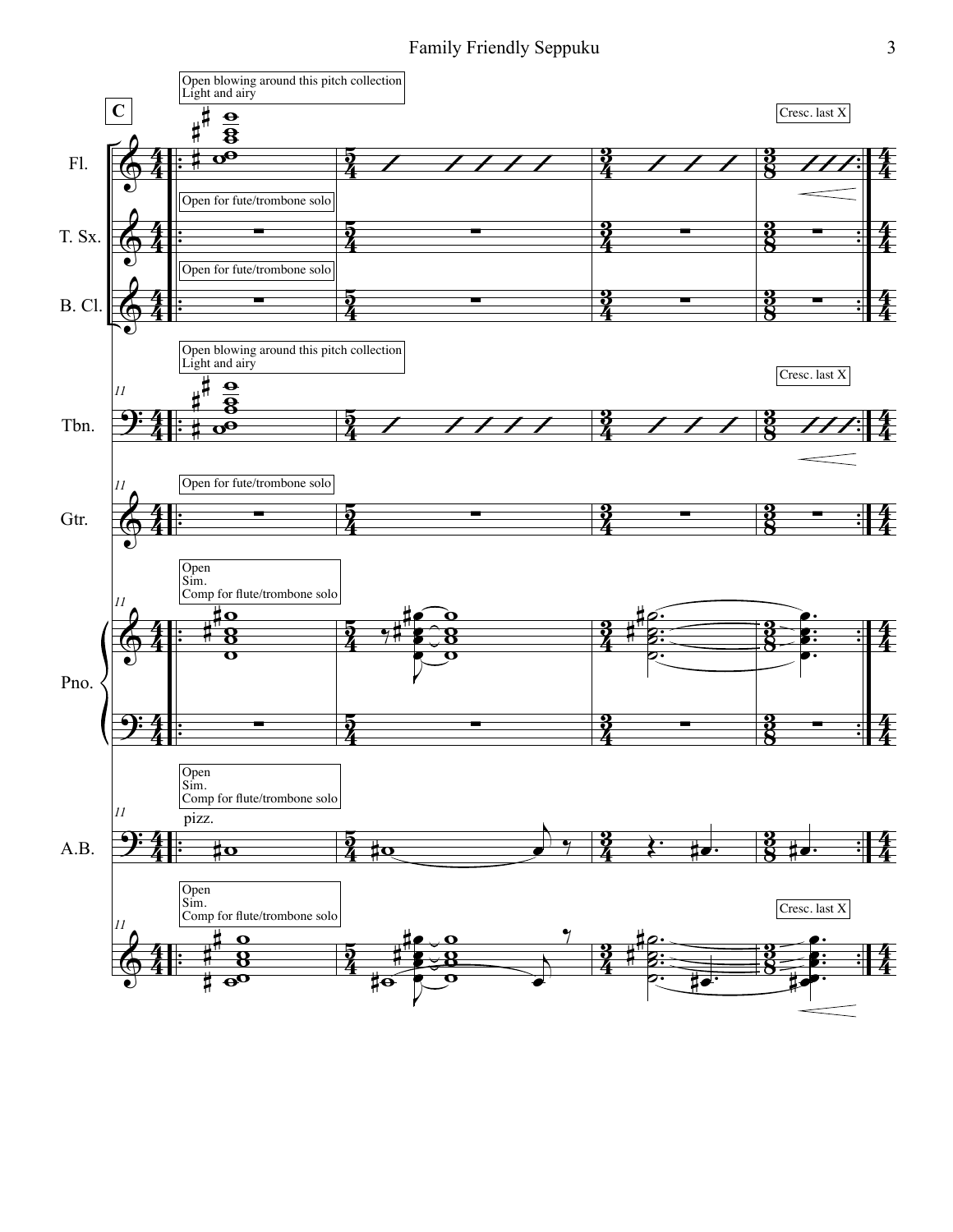4 Family Friendly Seppuku

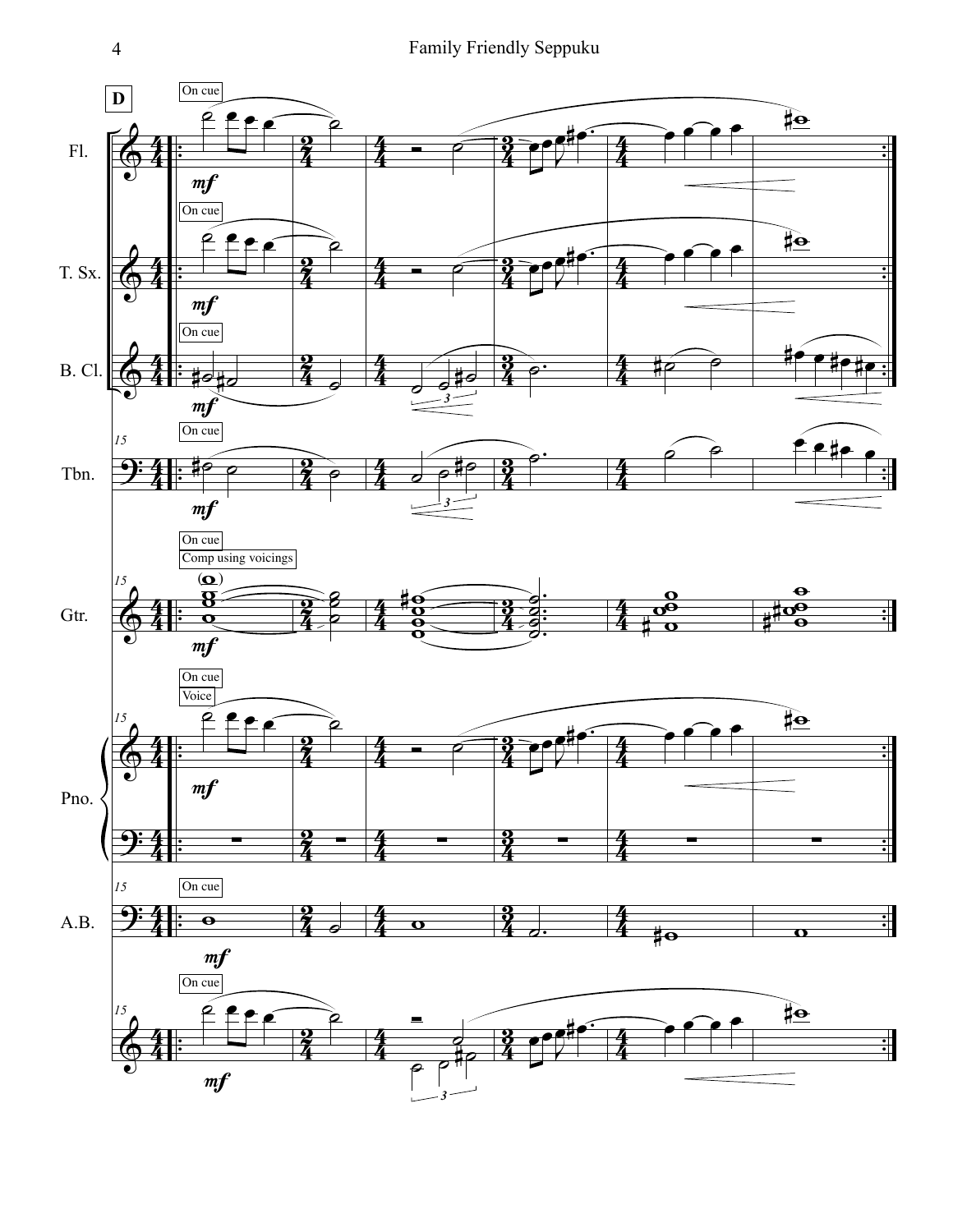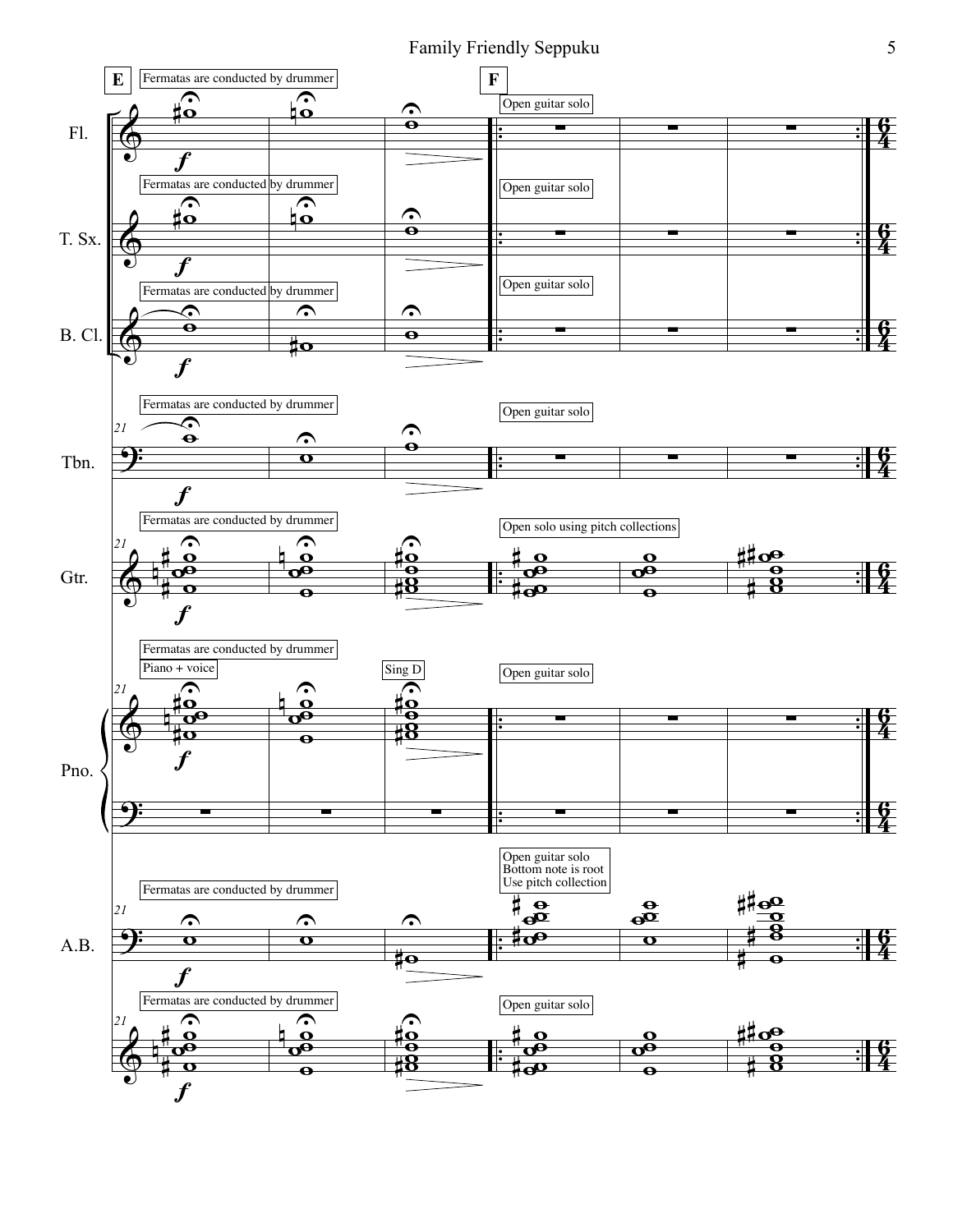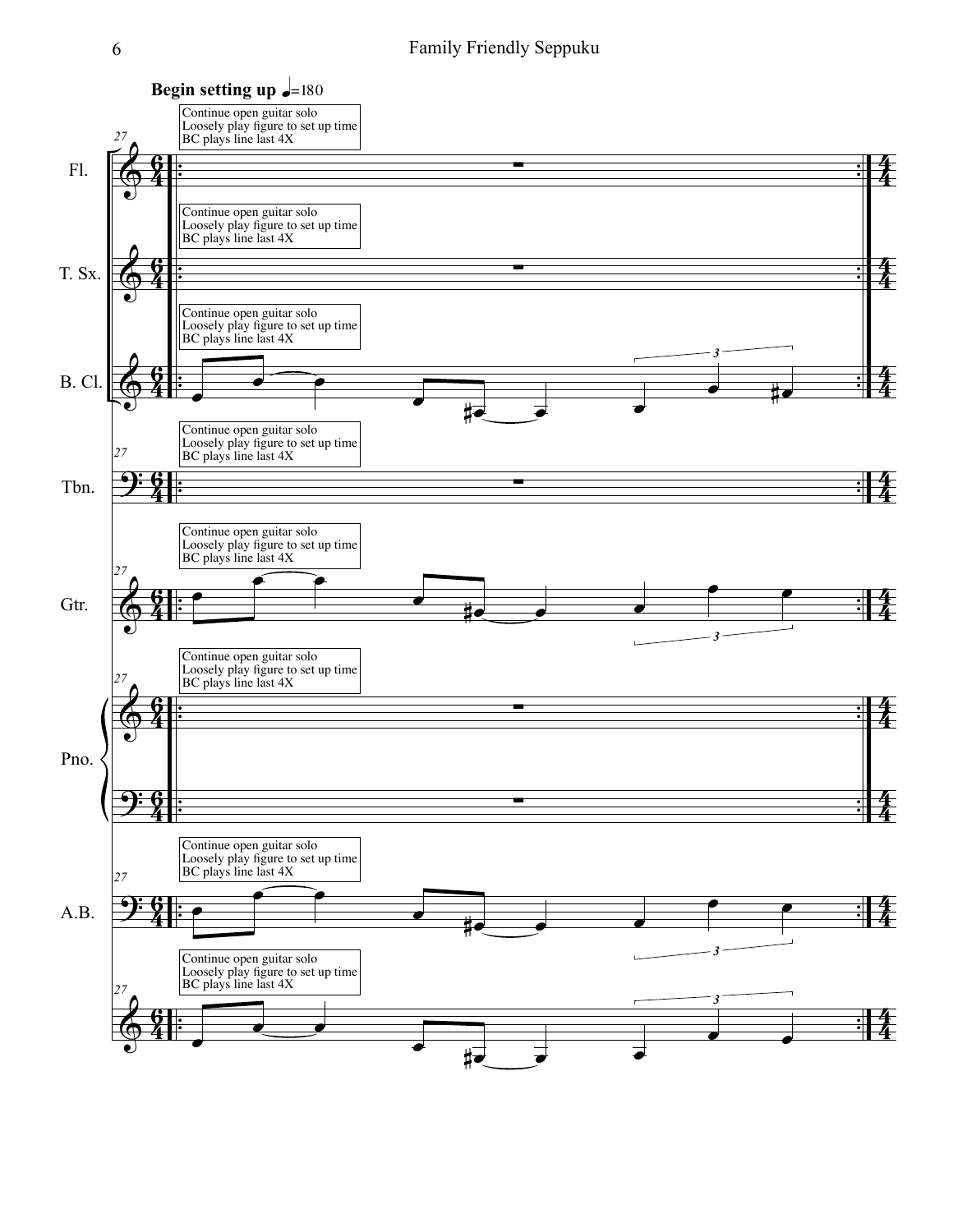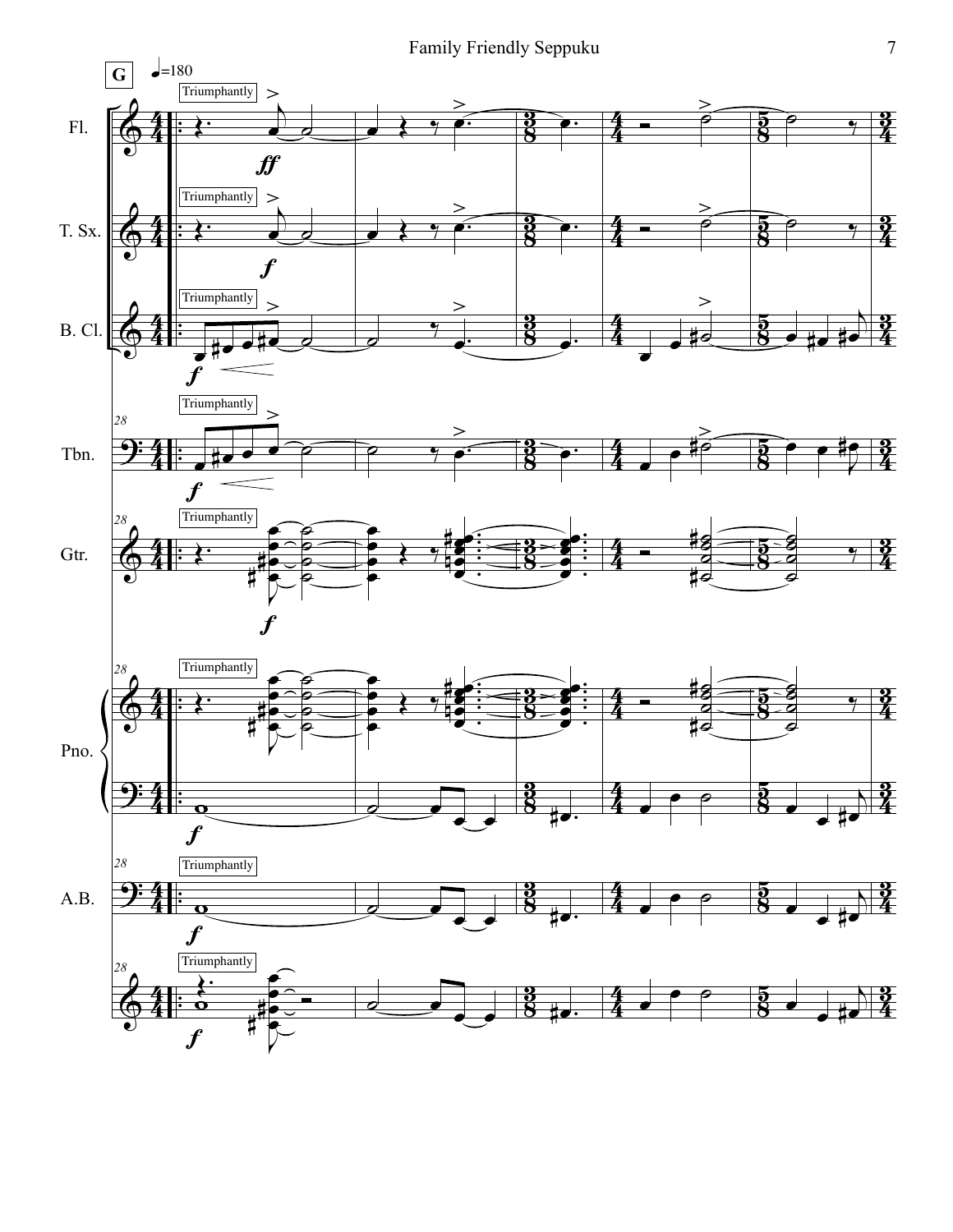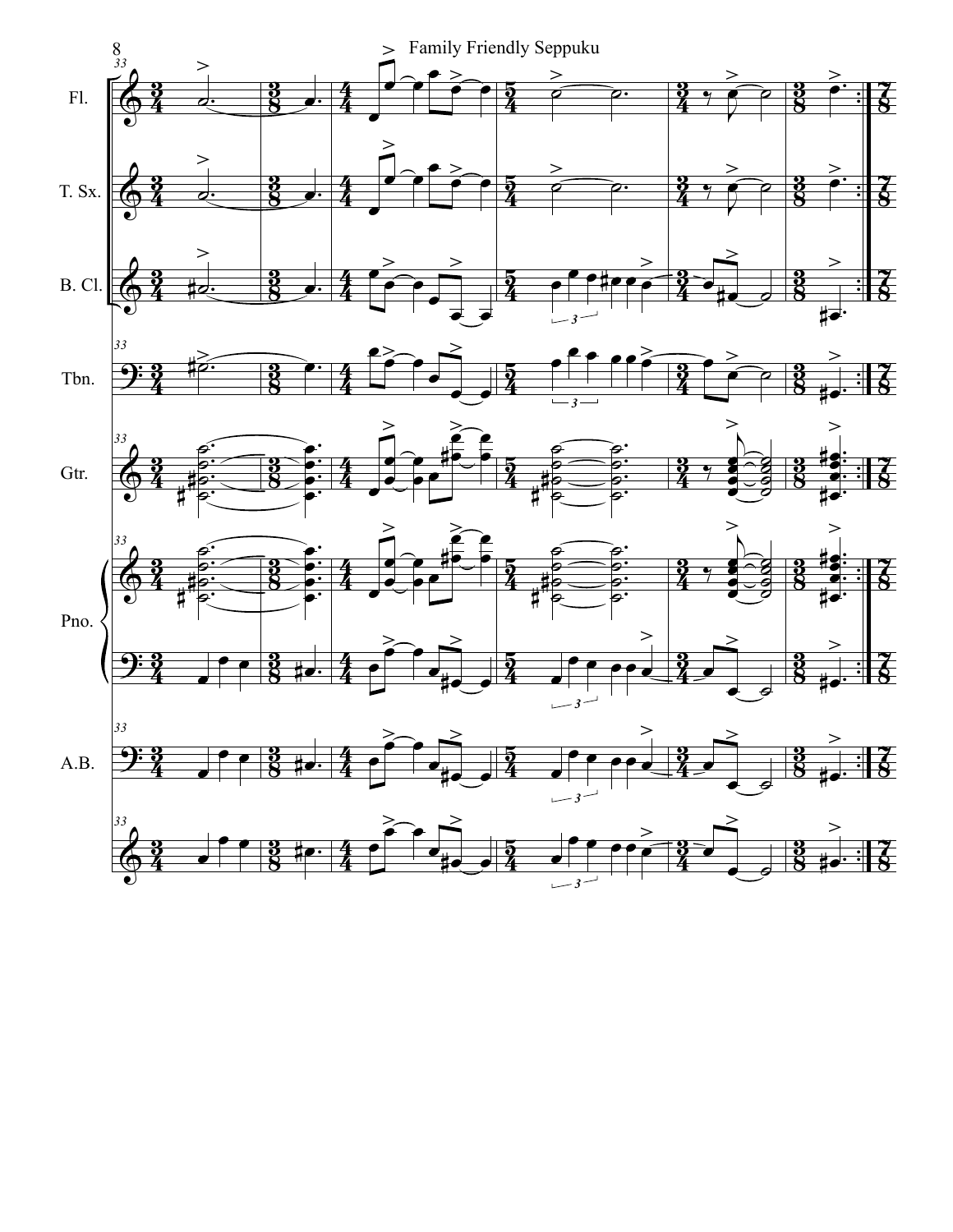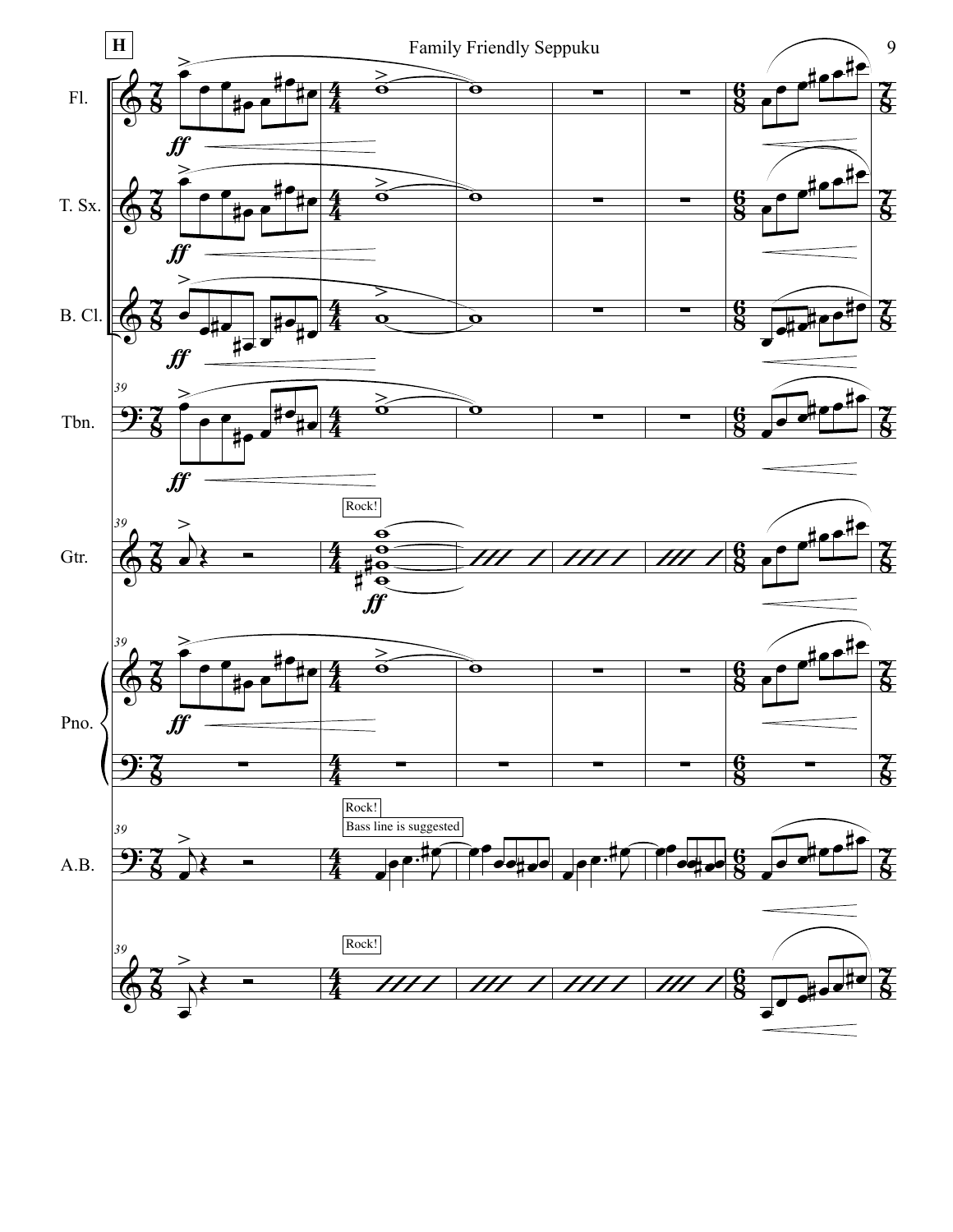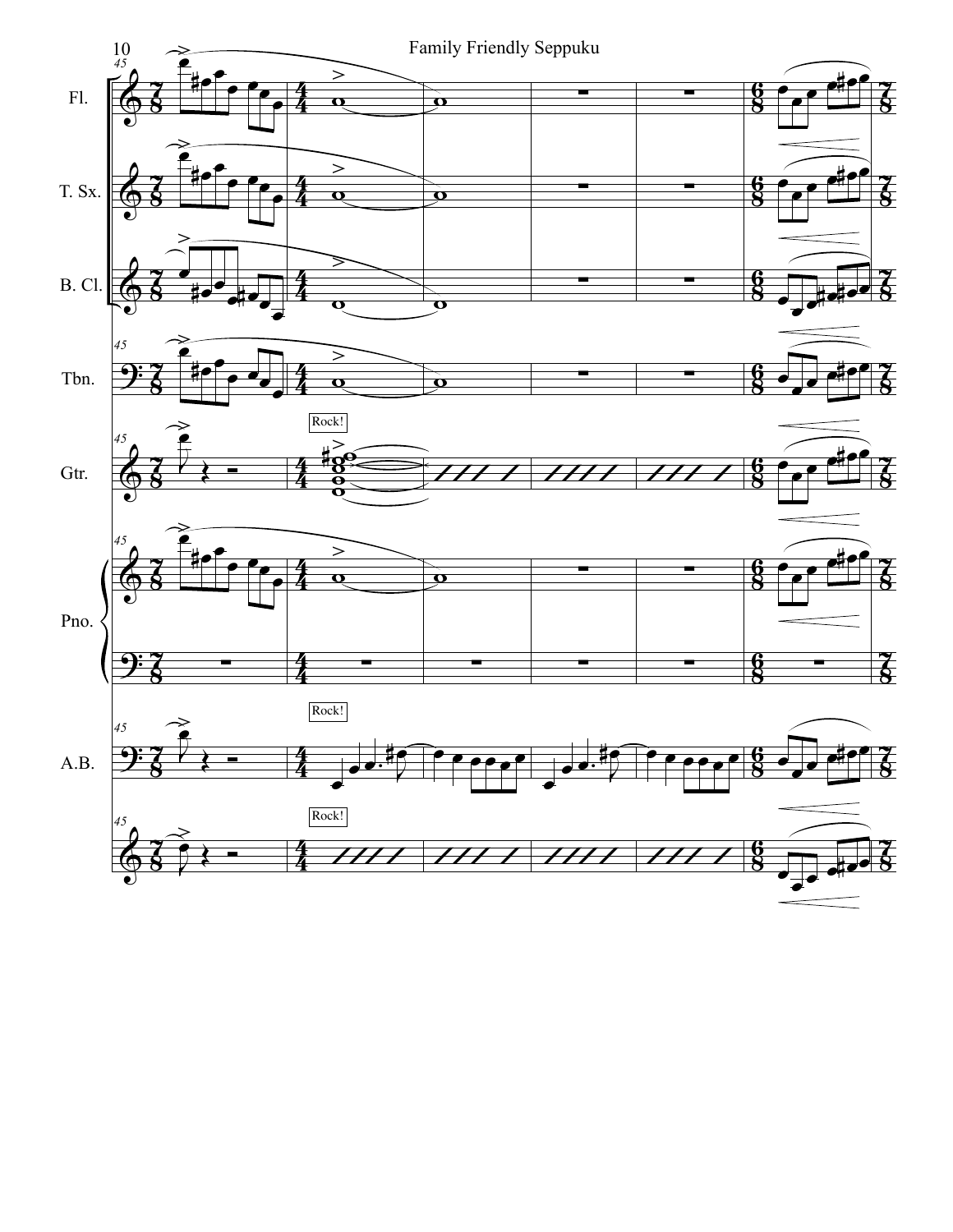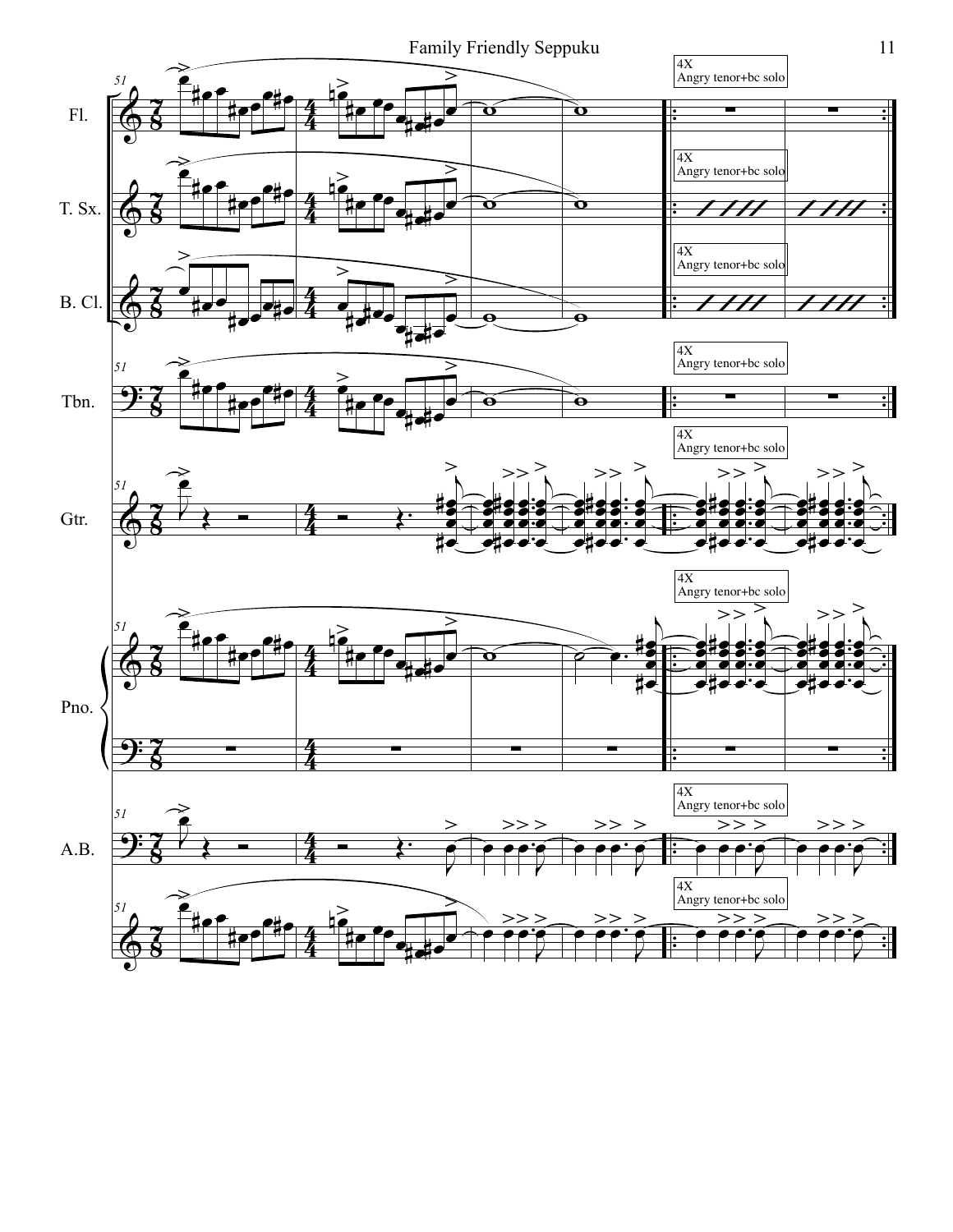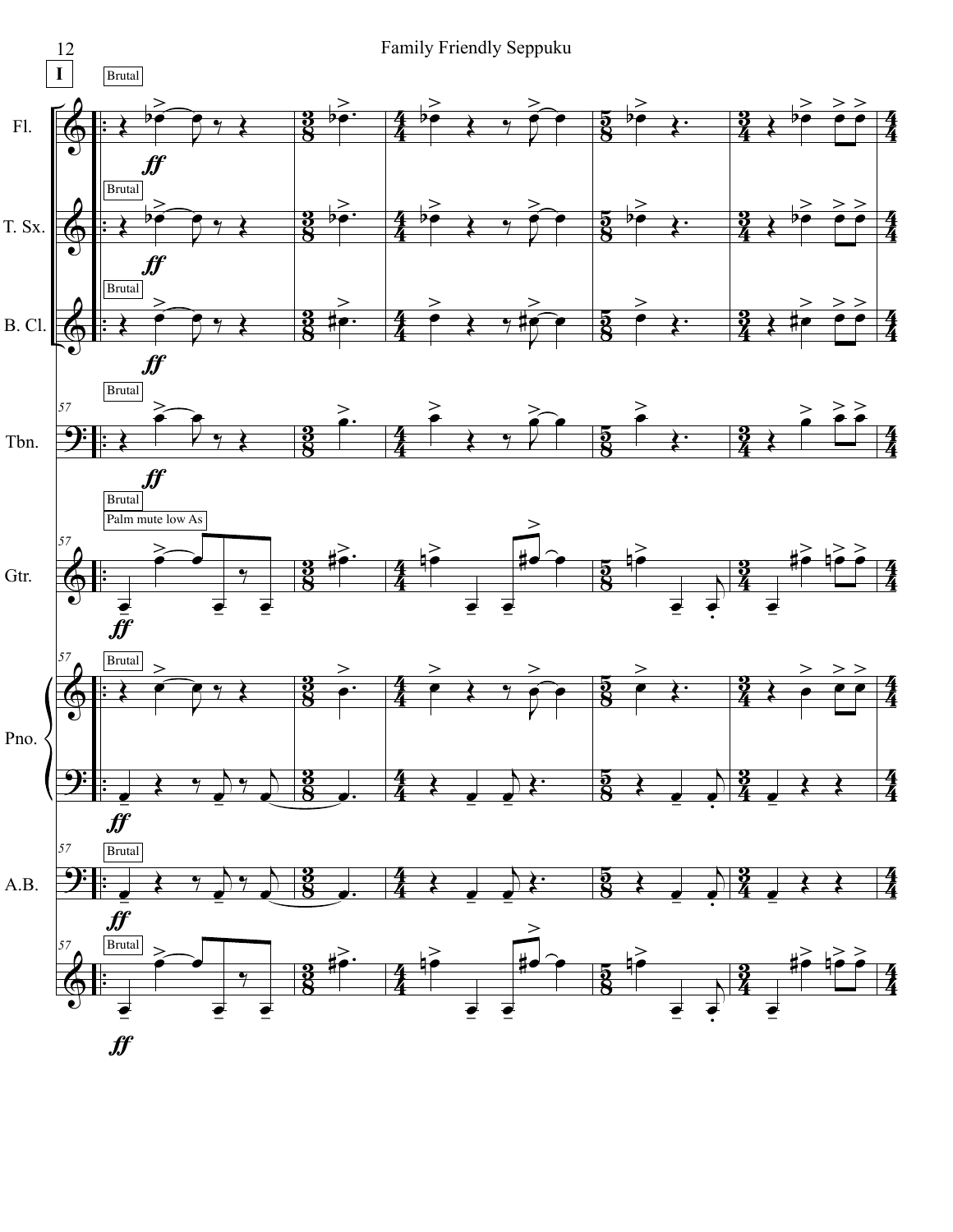Family Friendly Seppuku

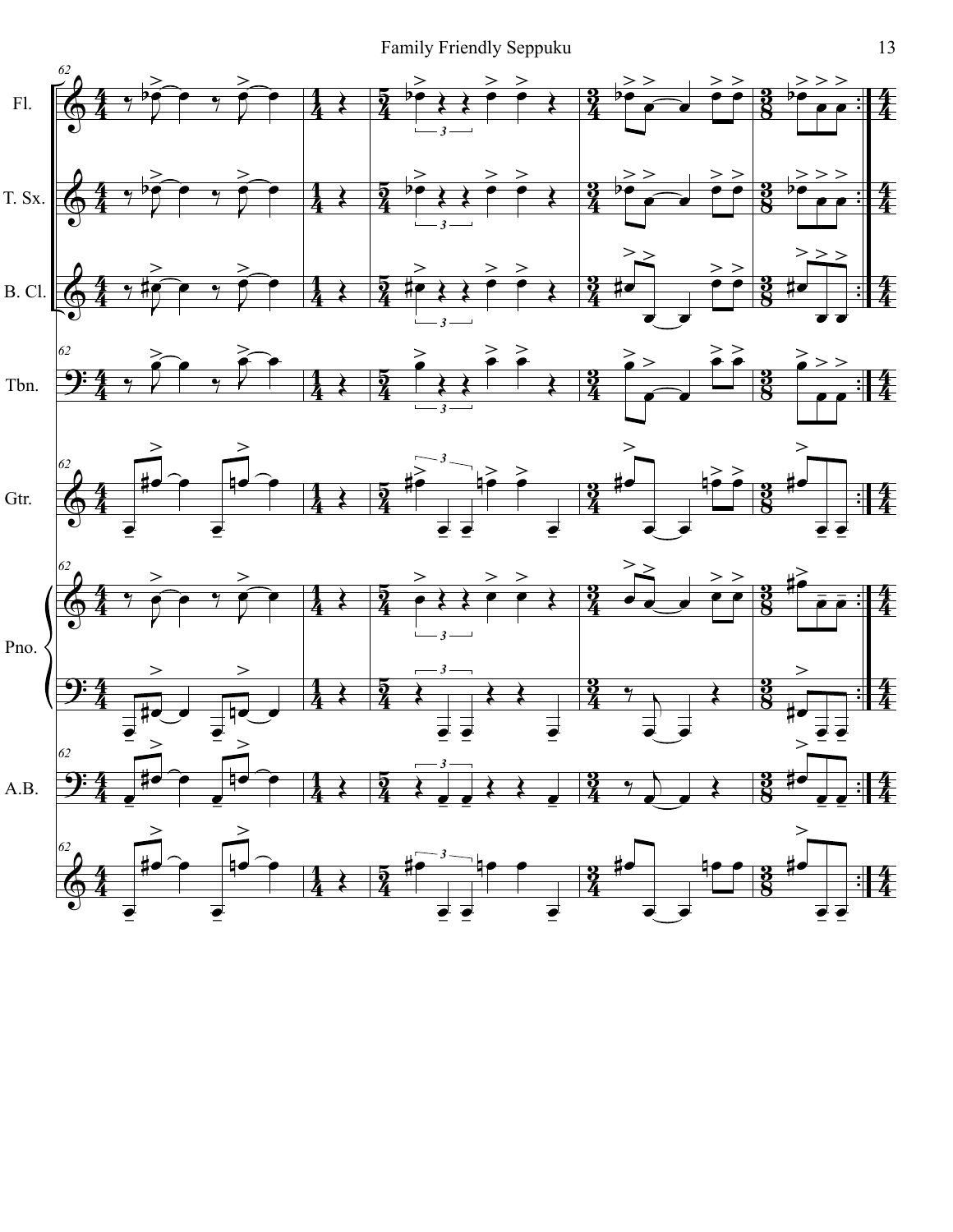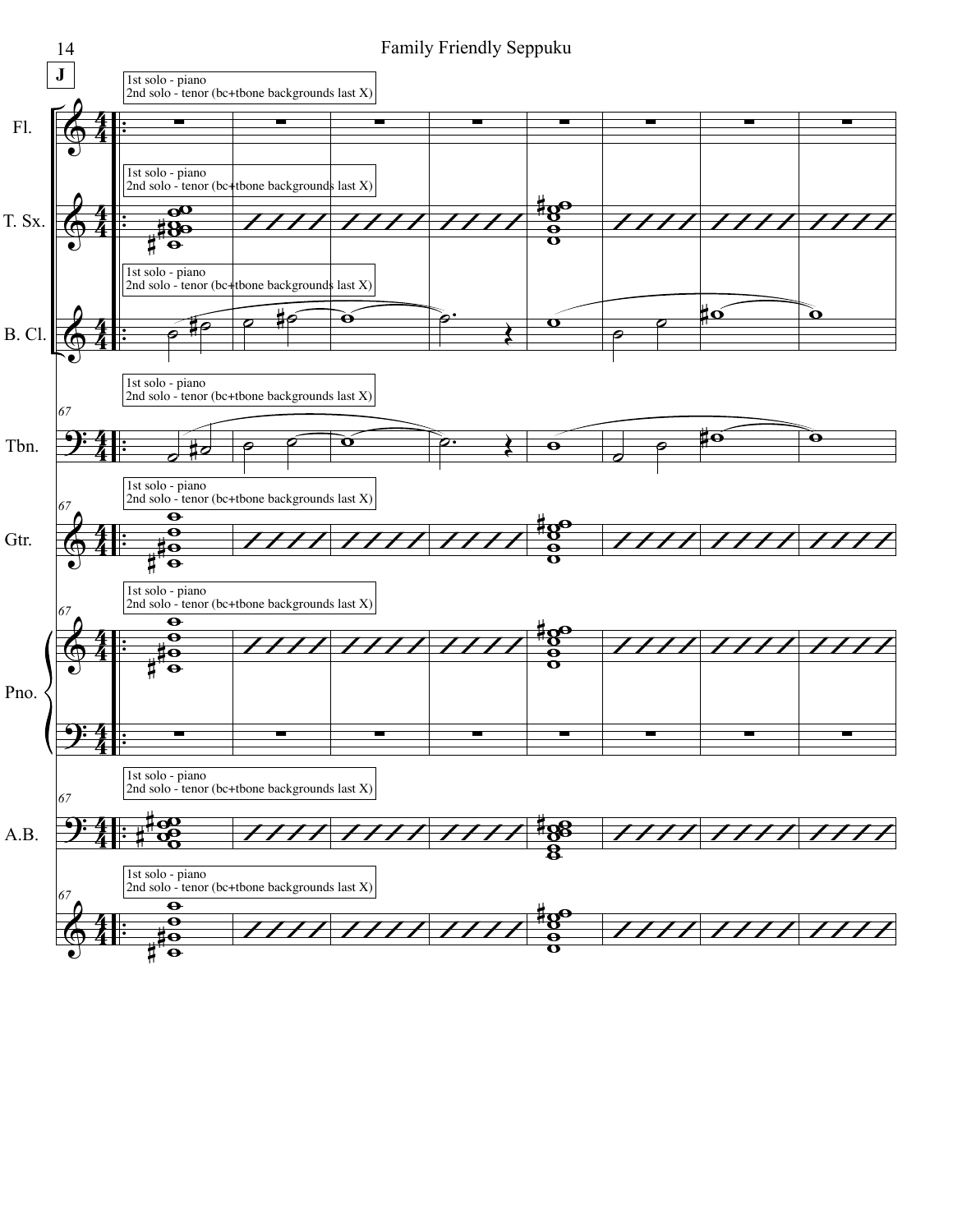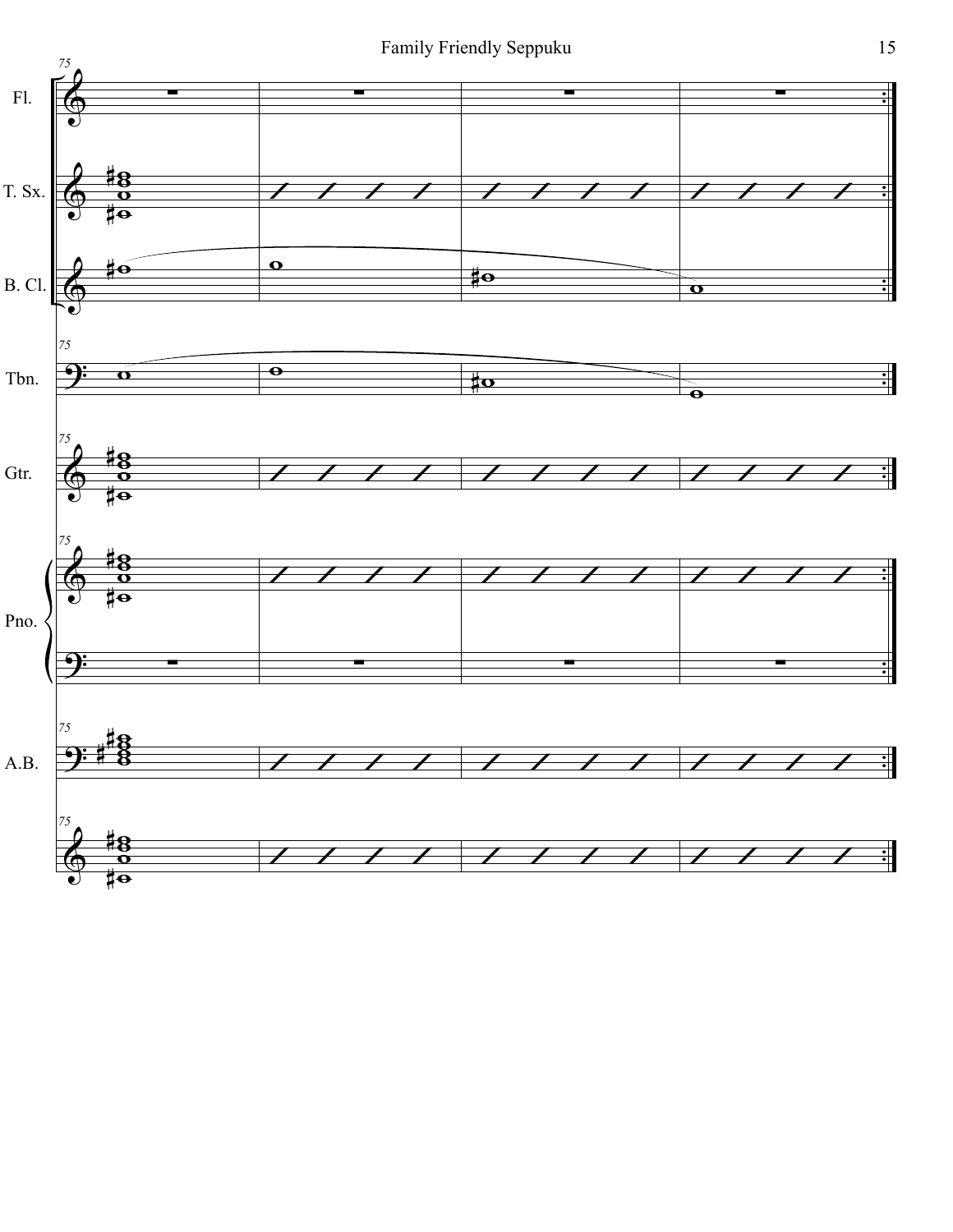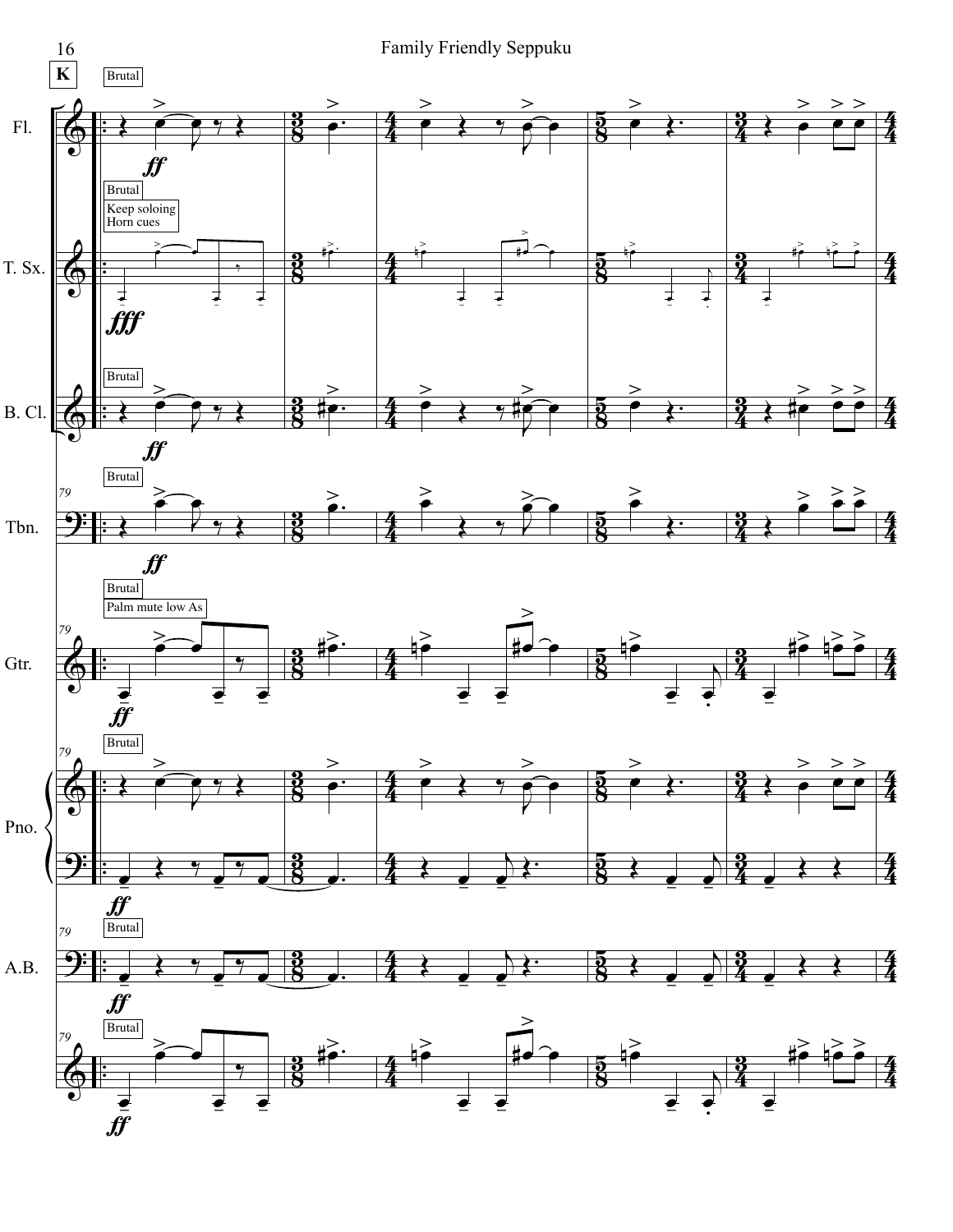Family Friendly Seppuku



17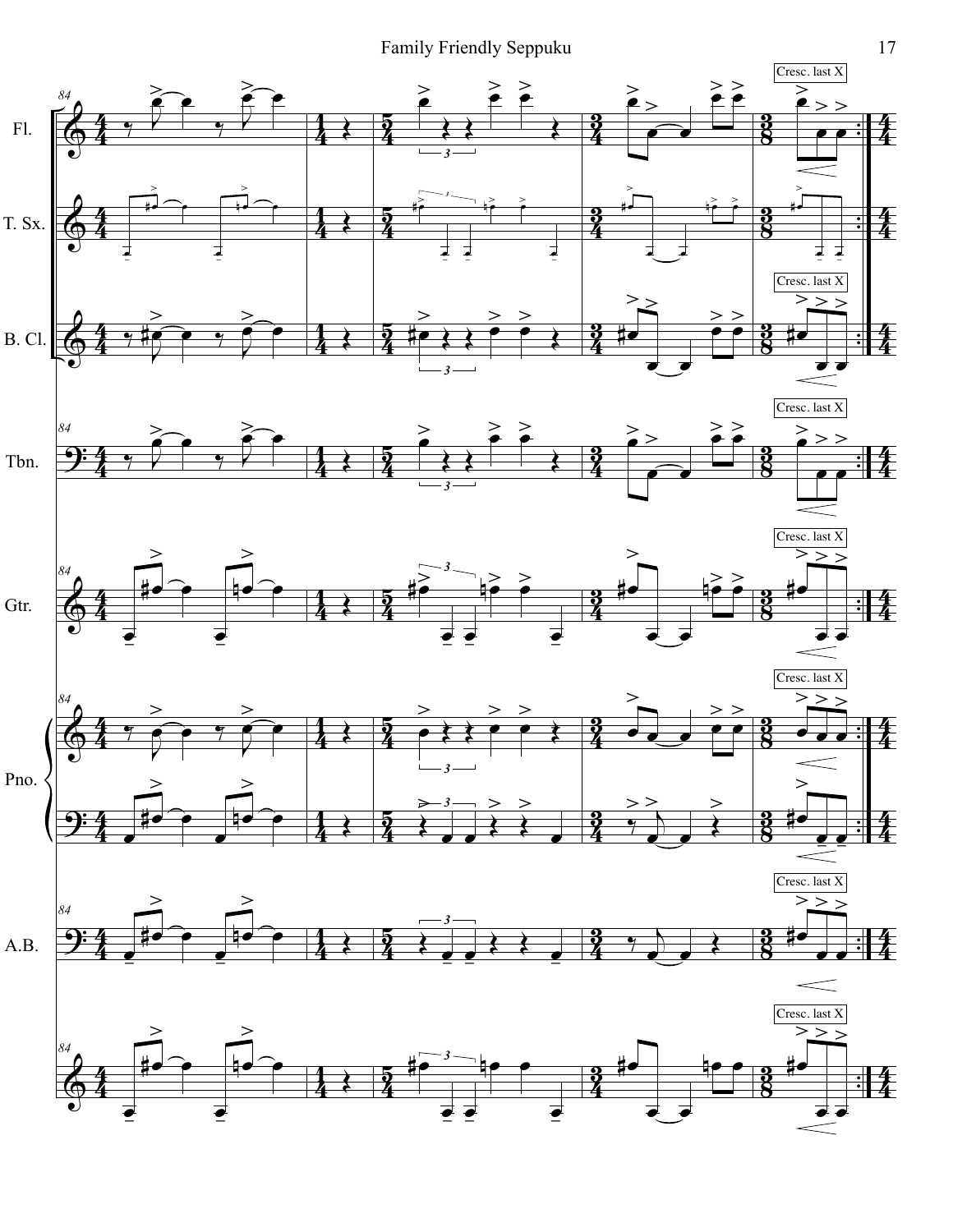18 Family Friendly Seppuku

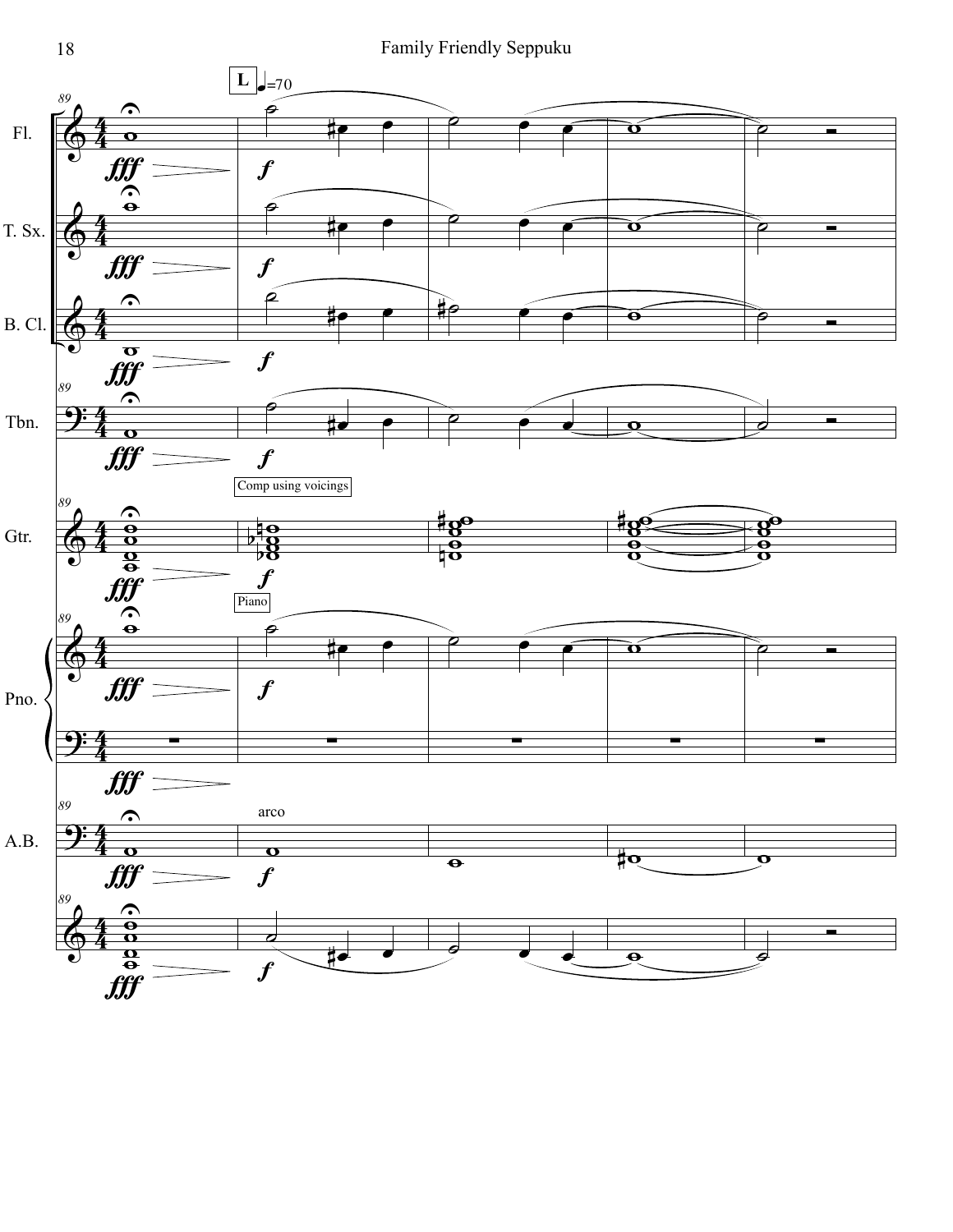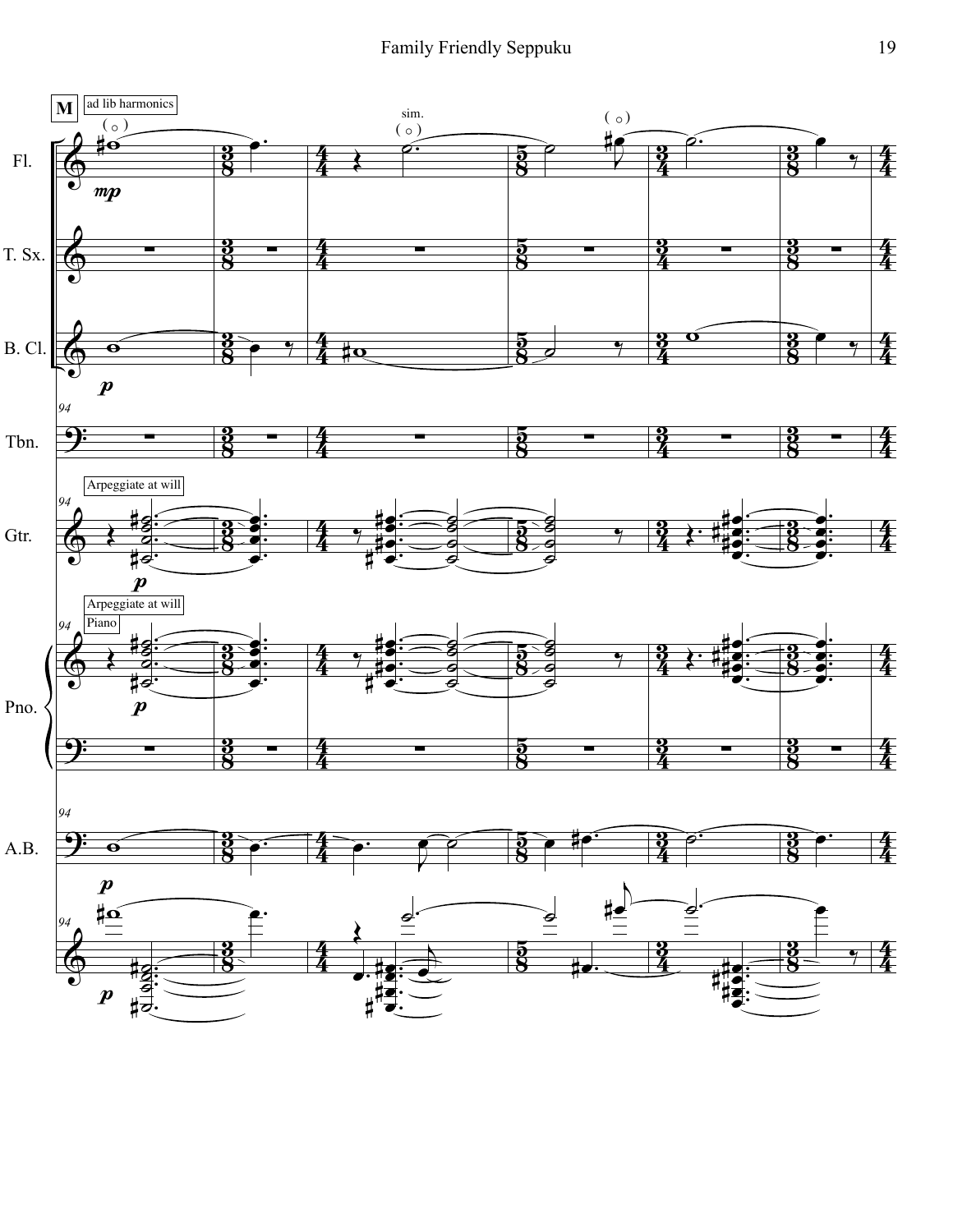